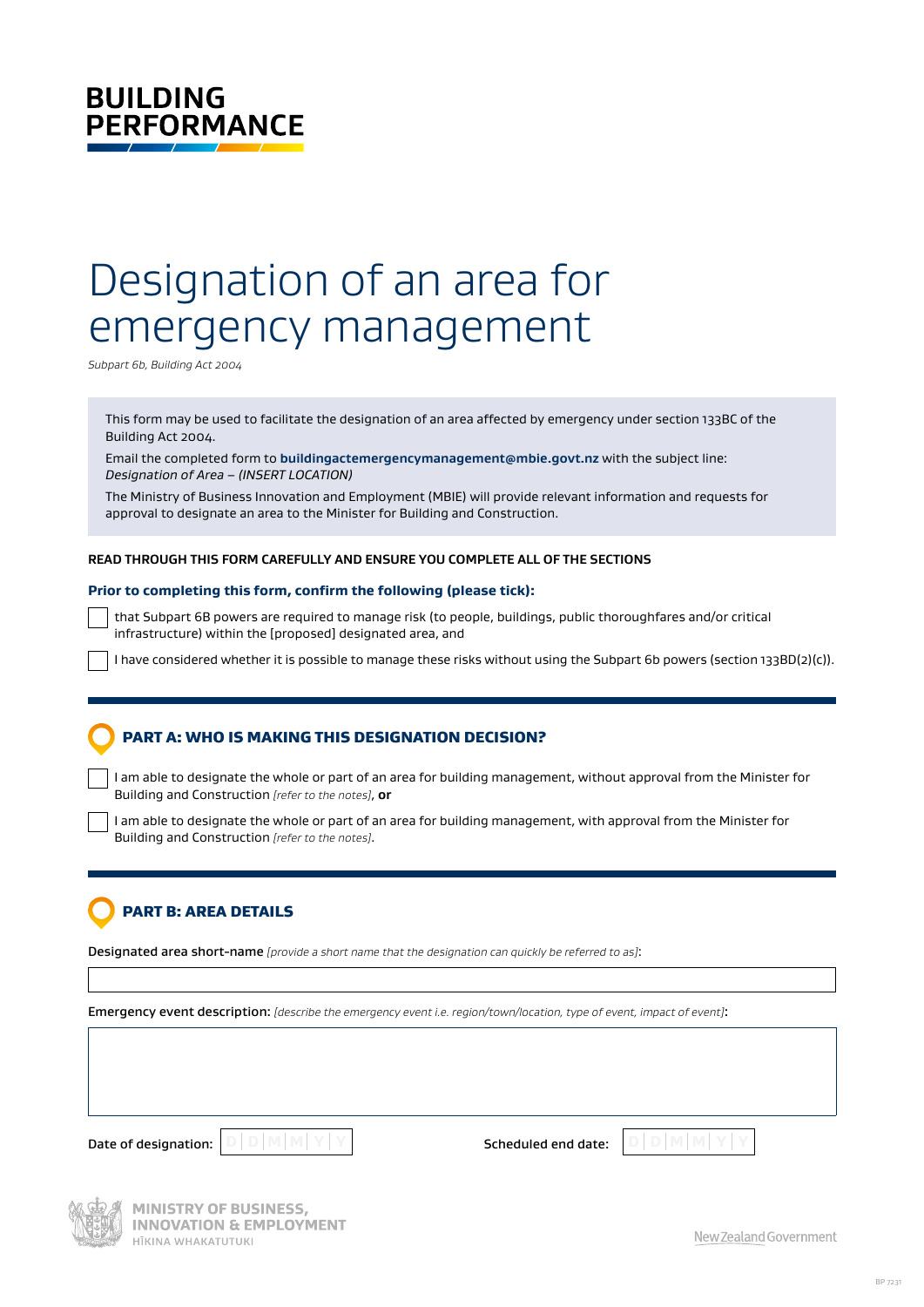#### Who is making designation decision? *(Name and position)*:

#### Is a state of emergency or transition period status in force?

 State of emergency, or €

Transition Period, or

No State of emergency or Transition Period

Territorial authority responsible for the designated area *[if a joint application, include all territorial authorities]:*

## PART C: DECISION FOR THE DESIGNATION OF AN AREA (BUILDING ACT 2004, SECTION 133BD)

**Confirm the designation of area satisfies the following criteria (section 133BD(1) – tick all that apply):**

The designation is in the public interest (REQUIRED), **and**

is necessary or desirable for the protection of:

Persons, from injury or death, or

Buildings, from damage or disruption to their use, or

Public thoroughfares, from disruption, or

Critical infrastructure, from damage or disruption to its operation or use, or

Persons or buildings, from the effects of insanitary condition (if relevant) of a building in the affected area.

Provide details *[briefly describe]:*

**Please describe the scale and degree of the impact of the emergency and its effects on buildings in the relevant area (section 133BD(2)(a)):**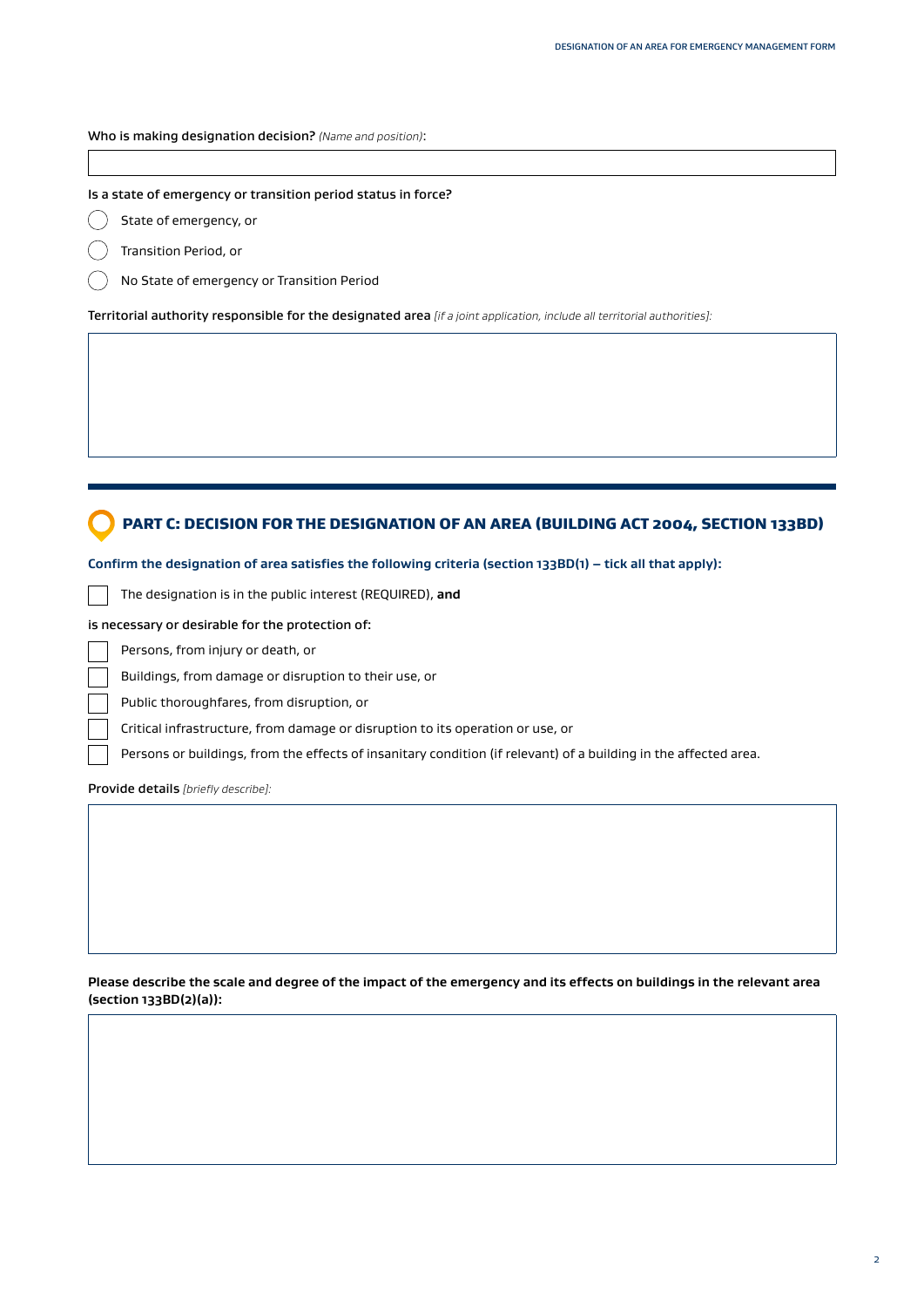**Please describe the potential for future events (e.g. aftershocks, severe weather) occurring that could cause (section 133BD(2)(b)):**

buildings in the relevant area to pose increased or additional risks, and/or

|  | land in the relevant area to pose a risk to a building. |  |  |  |  |  |
|--|---------------------------------------------------------|--|--|--|--|--|
|  |                                                         |  |  |  |  |  |

## PART D: INDIVIDUALS AND/OR AGENCIES CONSULTED DURING THE DECISION-MAKING PROCESS

**The decision to designate an area for building management may be assisted by consultation with one or more partner agencies. However, consultation with all or any of these agencies is not required. Tick agency(ies) consulted:**

| Controller                              | Fire and Emergency New Zealand (FENZ)               |
|-----------------------------------------|-----------------------------------------------------|
| <b>Building Consent Authority (BCA)</b> | <b>CDEM Group Members</b>                           |
| Heritage NZ Pouhere Taonga              | Geological and Nuclear Sciences (GNS)               |
| New Zealand Police                      | Ministry of Building Innovation & Employment (MBIE) |
| Earthquake Commission (EQC)             | National Emergency Management Agency (NEMA)         |
| <b>Utility Managers</b>                 |                                                     |

# PART E: PUBLIC NOTIFICATION OF DESIGNATION (SECTION 133BE)

**Once the designation is approved, you will need to notify the public. Please advise how you intend to do this:**

Publicly accessible internet site *(provide website/s or URL, if known)*

Alternative means of notification *(if notification on internet site is not practicable)*: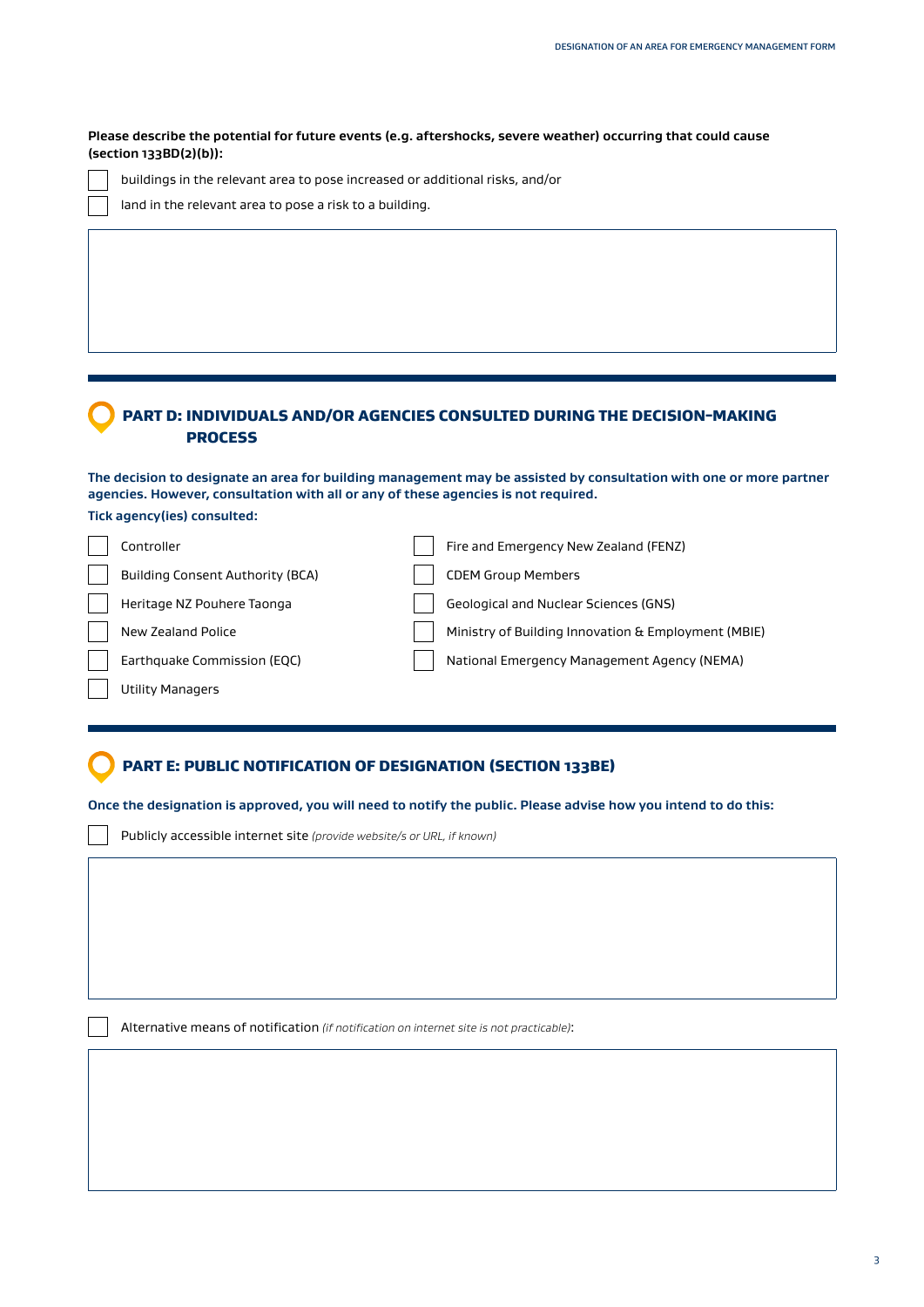#### **Designation recommendation (CDEM Decision-Maker/Territorial Authority):**

#### *Checklist for CDEM decision-maker*

I have checked that the criteria for designating an area as set out in section 133BD of the Building Act are met.

I have agreed to designate the area as proposed in this form and in accordance with section 133BC(1).

I am sending this form to the MBIE email **[buildingactemergencymanagement@mbie.govt.nz](mailto:buildingactemergencymanagement%40mbie.govt.nz?subject=)** and understand MBIE will notify the Minister for Building and Construction.

#### *Checklist for a Territorial Authority*

I have checked that the criteria for designating an area as set out in section 133BD of the Building Act are met.

I am sending this form to the MBIE email **[buildingactemergencymanagement@mbie.govt.nz](mailto:buildingactemergencymanagement%40mbie.govt.nz?subject=)** and understand MBIE will provide the relevant information to the Minister for Building and Construction to seek approval of the proposed designation.

## PART F: CONTACT DETAILS

|                                                                                            | Name and position | <b>Email address</b> | <b>Phone number/s</b> |
|--------------------------------------------------------------------------------------------|-------------------|----------------------|-----------------------|
| <b>CDEM Decision-Maker Or Territorial</b><br><b>Authority</b>                              |                   |                      |                       |
| (if a joint application, include<br>all territorial authorities)                           |                   |                      |                       |
| <b>Emergency Coordination Centre/</b><br><b>Emergency Operations Centre Contact</b>        |                   |                      |                       |
| <b>Lead Person</b><br>(contact for building management<br>activity within designated area) |                   |                      |                       |

 PART G: ADDITIONAL EVIDENCE TO SUPPORT THE APPLICATION, INCLUDING A BOUNDARY MAP OF THE DESIGNATED AREA. (LIST AND SHORT DESCRIPTION OF ATTACHMENTS):